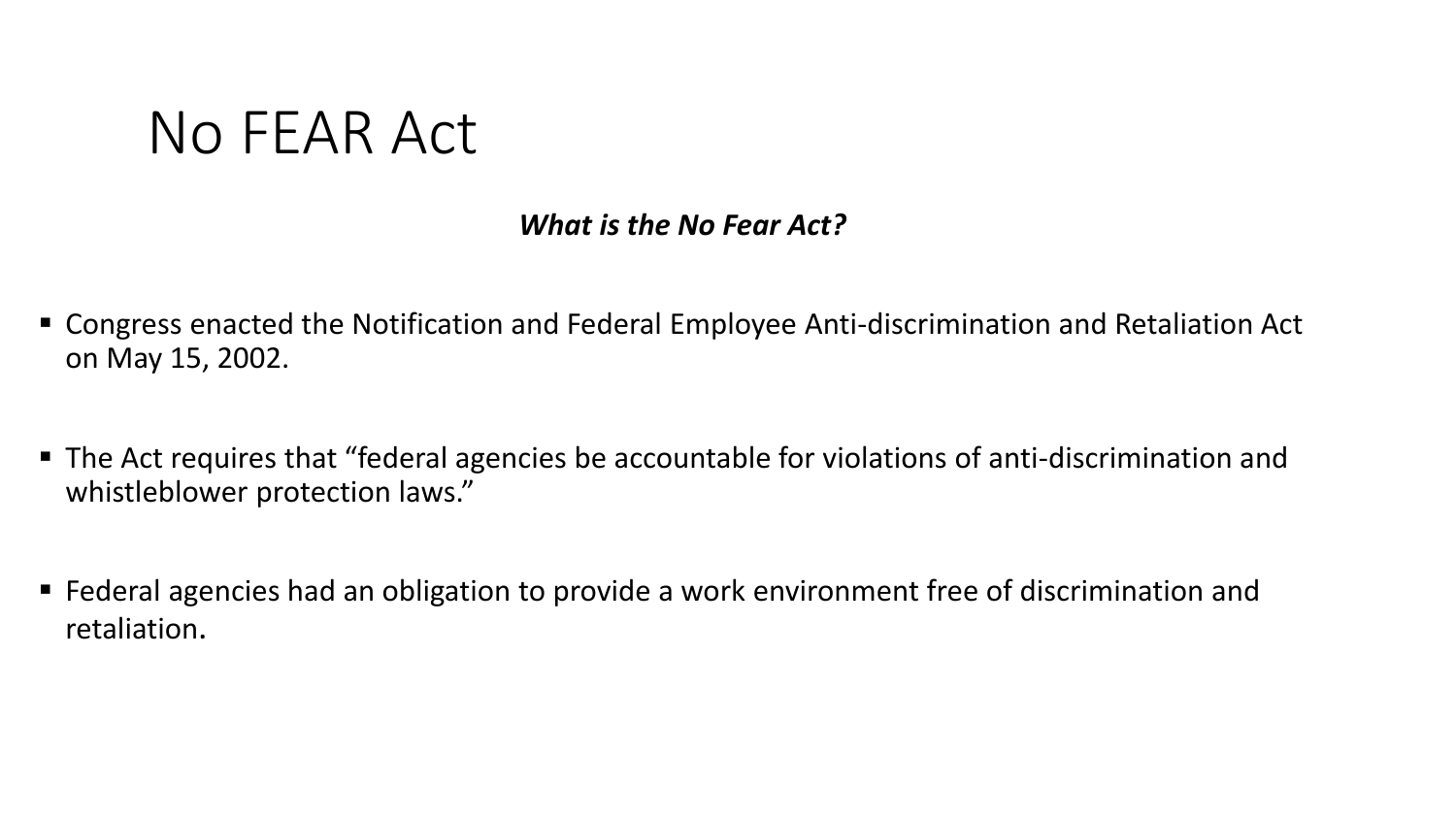#### *What is Required by the No Fear Act?*

- A Federal agency must reimburse the Judgment Fund for payments made to employees, former employees, or applicants for Federal employment because of actual or alleged violations of Federal employment discrimination laws, Federal whistleblower protection laws, and retaliation claims arising from the assertion of rights under those laws.
- An agency must provide annual notice to its employees, former employees, and applicants for Federal employment concerning the rights and remedies applicable to them under the employment discrimination and whistleblower protection laws.
- At least every two years, an agency must provide training to its employees, including managers, regarding the rights and remedies available under the employment discrimination and whistleblower protection laws.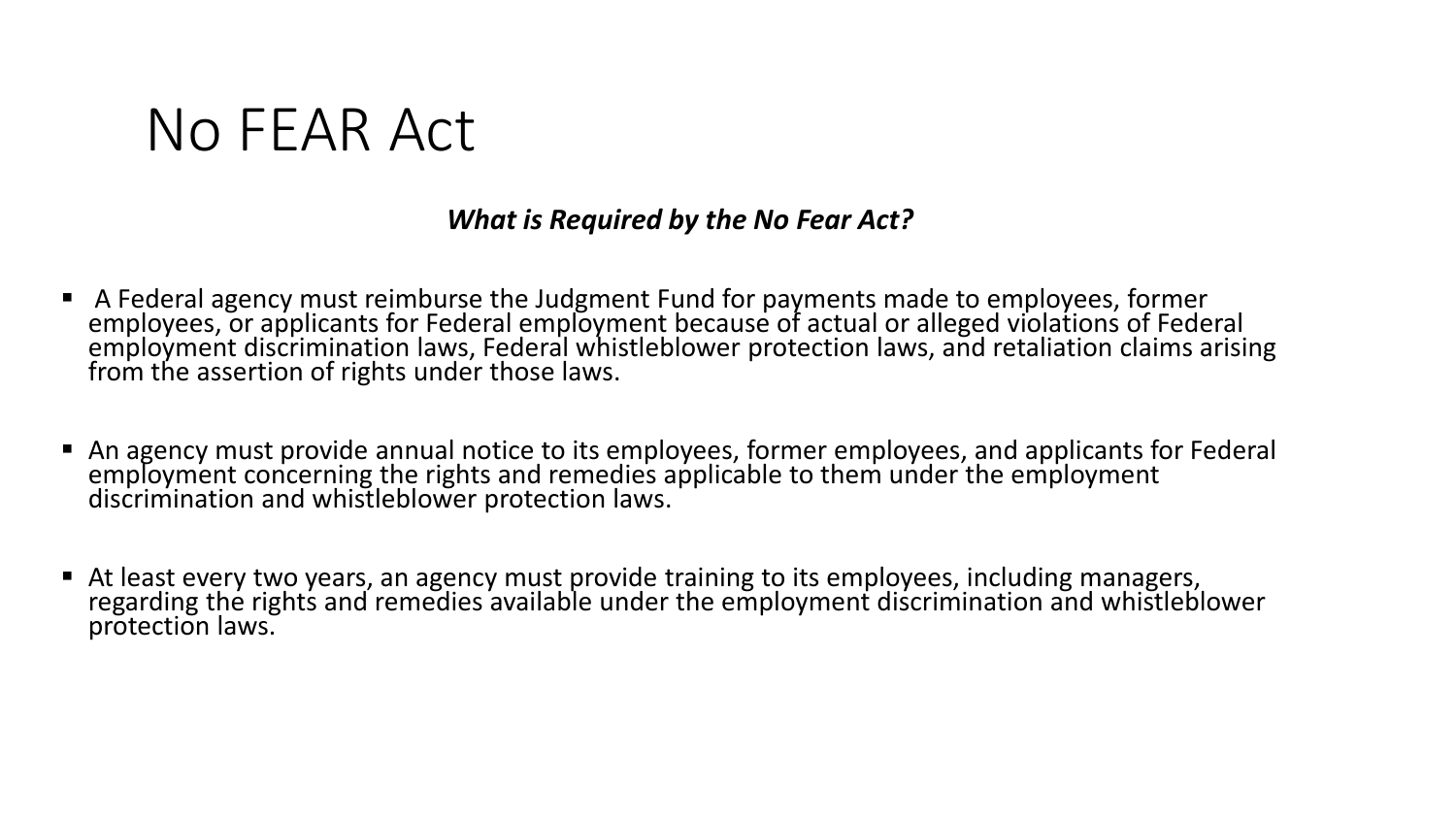### *What is Required by the No Fear Act? (Continued)*

- An agency must submit to Congress, EEOC, the Department of Justice, and OPM, an annual report setting forth information about the agency's efforts to improve compliance with the employment discrimination and whistleblower protection laws and detailing the status of complaints brought against the agency under these laws.
- An agency must post on its public Web site, quarterly summary statistical data pertaining to EEO complaints filed with the agency.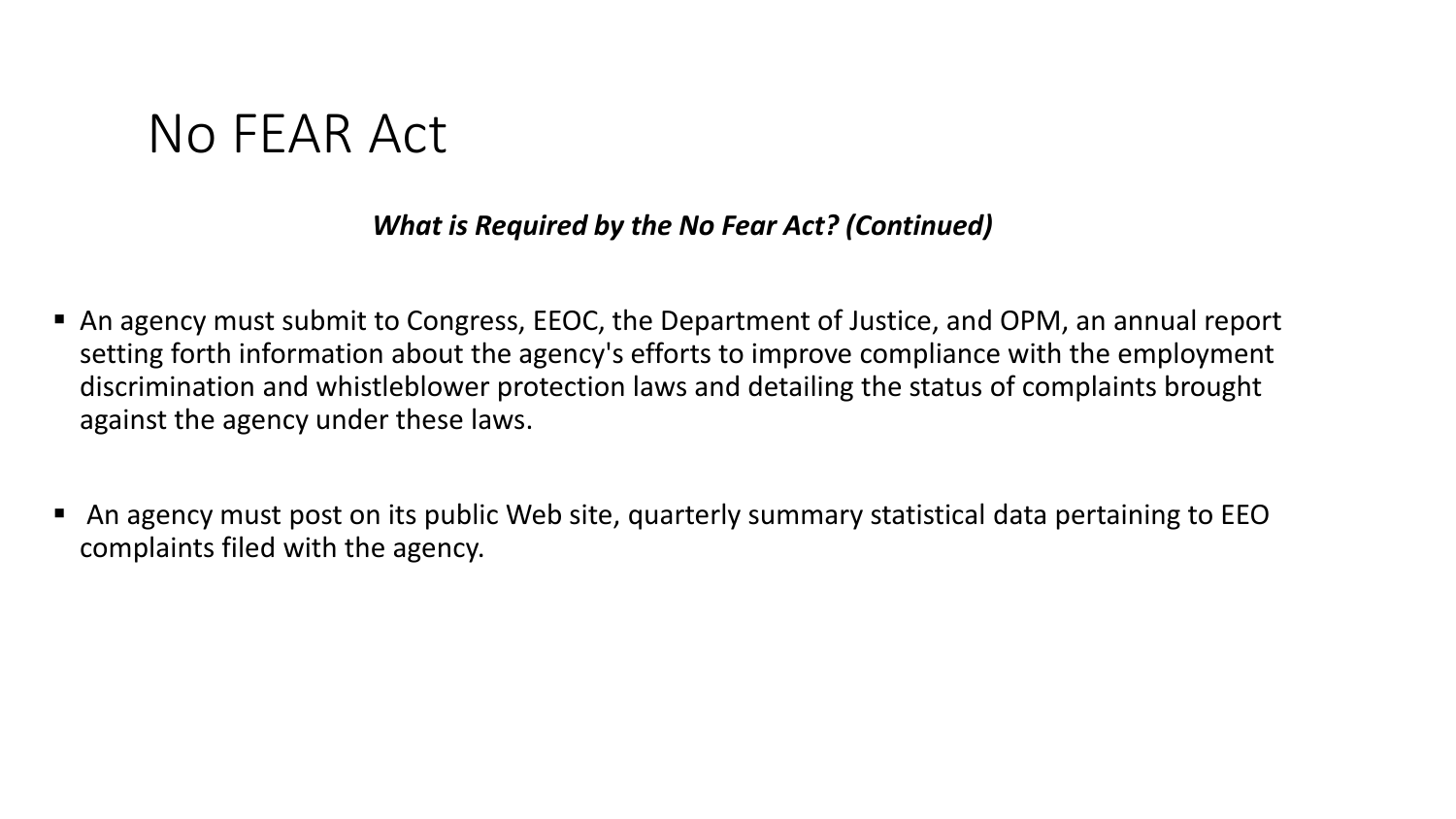### *If You Believe Discrimination Occurred:*

- You must contact an EEO counselor **within** *45 calendar days* of the date of the matter alleged to be discriminatory or, in the case of personnel action, within 45 days of the effective date of the action, or when you first became aware of the alleged discrimination.
- The names and telephone numbers of EEO counselors are available on bulletin boards, or Internet web sites, or by contacting the State Equal Employment Manager (SEEM).
- The counselor will try to resolve the complaint and may offer you an opportunity to use Alternative Dispute Resolution (ADR) to resolve your complaint.
- If the complaint is not resolved, you will be provided a Notice of Right to File a Complaint. You must file within *15 calendar days* from receipt of the Notice.